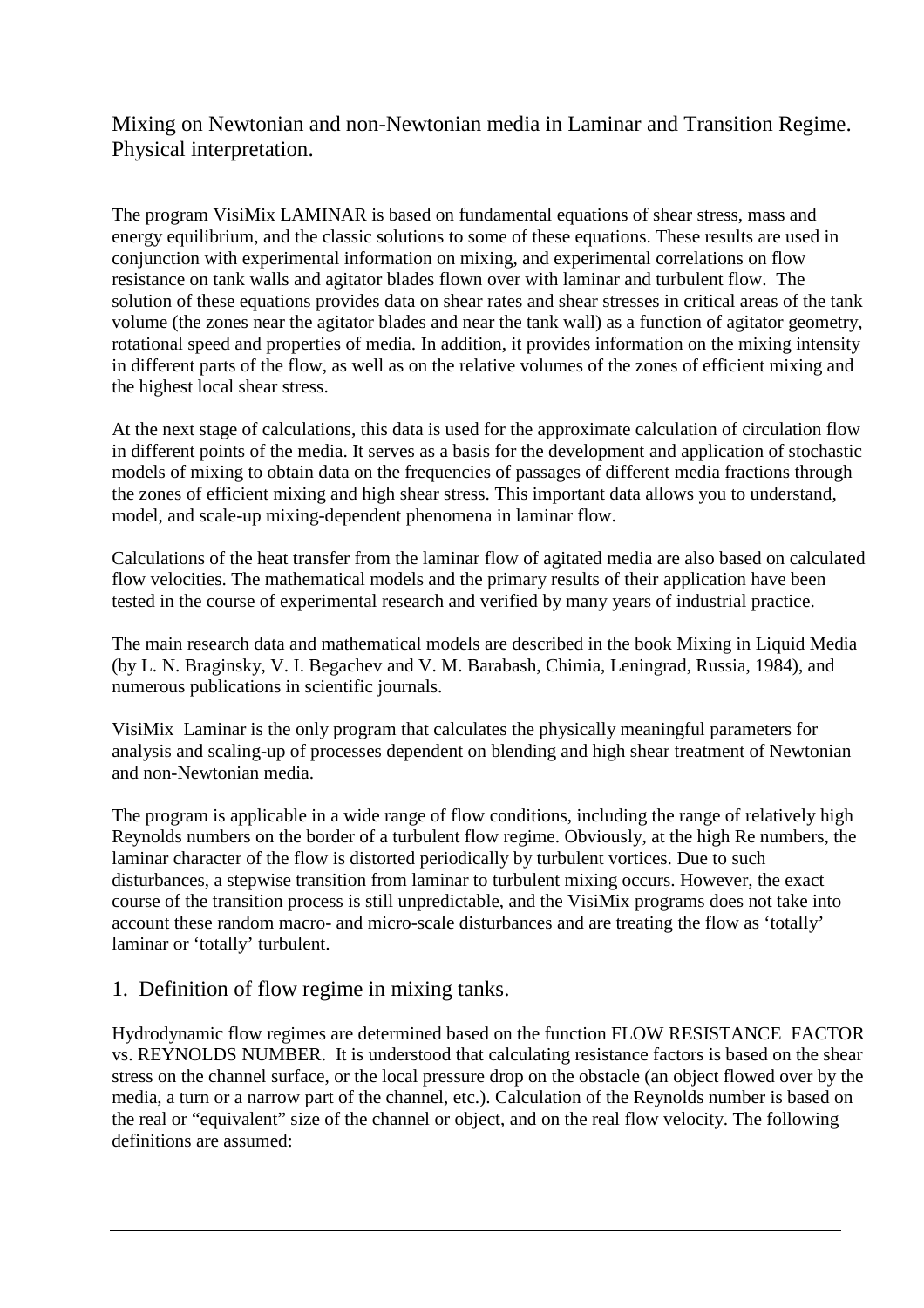A flow regime corresponding to an inverse proportion between the Resistance factor and the Reynolds number (Resistance factor = Constant / Reynolds number) is defined as a Laminar regime.

A flow regime corresponding to a weak dependence, or no dependence, of the Resistance factor on the Reynolds number (an exponential function with an exponent of  $-0.25 - 0$ ) is defined as a Turbulent regime.

A flow regime corresponding to the section of Resistance factor vs. Re number curve between the two extremes corresponding to Laminar and Turbulent regimes is defined as a Transitional regime.

It is clear that the Resistance factor vs. Re number function reflects the flow structure and the characteristics of the exchange of energy and mass in the flow.

In an agitated vessel, characteristics of flow structure and exchange are expressed by at least two different functions of the Resistance factor vs. Re number describing the flow resistance of the tank wall and of the impeller blades. In addition, VisiMix takes into account the additional flow resistance of baffles for baffled tanks (see NOTE).

One of these functions (Figure 1) describes the shear stress on the tank wall as a function of average flow velocity. Its general character is typical for all kinds of channels, but the exact coordinates of the curve depend on the relative sizes of the tank and impeller. The Reynolds flow number for this function is based on the channel size, or tank radius, and on the average tangential velocity in the tank.

According to results reported in the literature, the Resistance factor for Re numbers of 1500 and less is inversely proportional to the Re number. Therefore, the flow regime corresponding to these conditions is considered Laminar.

The section of the curve corresponding to the higher Reynolds numbers is sloped at about - 0.25, which corresponds to a Turbulent regime.

The second function (Figure 2) describes the flow resistance of the impeller blades flown over by the liquid media. The resistance factor of the blade is a function of the Re number for impeller blades expressed through the width of the blade and its relative velocity, i.e. the difference between the Tip velocity of impeller and the tangential velocity of the media. For low Re numbers (less than 1-5), the character of this function is strictly Laminar. At higher Re values, it becomes Transitional, and finally, Turbulent.

NOTE:

For baffled tanks, VisiMix 2K6 LAMINAR takes into account the additional flow resistance of baffles. However, the effect of baffles in a laminar regime usually is not significant.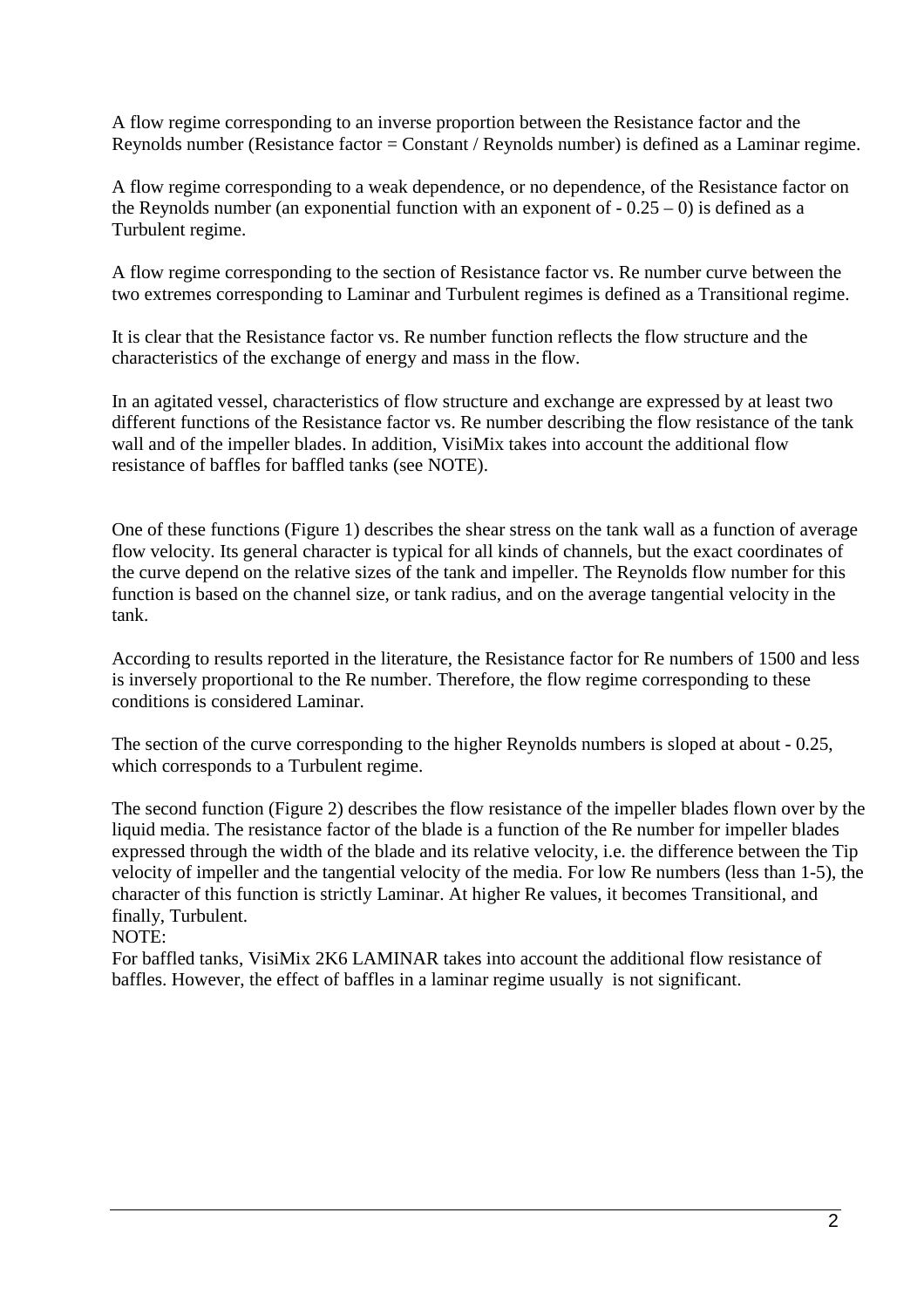**Hydraulic resistance of tank wall** 





It must be noted that Transitional or Turbulent flow conditions around the blades sometimes co-exist with strictly Laminar values of Reynolds number for flow. The existence of different flow conditions causes a change in the slope of the experimental function Power number vs. Re number.





In the range of Impeller Re numbers corresponding to the "minus one" slope of both functions, the Power number decreases in an inverse proportion to the Re number. In the range of higher Re numbers for the impeller blades, the slope decreases. In the range of a turbulent regime, for both resistance functions, only a weak dependence, if any, of the Power number on the Impeller Re number is observed. However, while the Re number for flow remains lower than 1500, the flow regime in the main part of a mixing tank is considered Laminar, even if a certain degree of turbulization may exist in the vicinity of the impeller blades.

On the other hand, it is obvious that at very high Re numbers, the laminar character of the flow is destroyed periodically by turbulent vortices. Due to such disturbances, a stepwise transition from laminar to turbulent mixing occurs, and the flow regime must be considered Transitional. The term Transitional regime of mixing, or Transitional flow regime is used here for flow Re numbers of 500  $-1500.$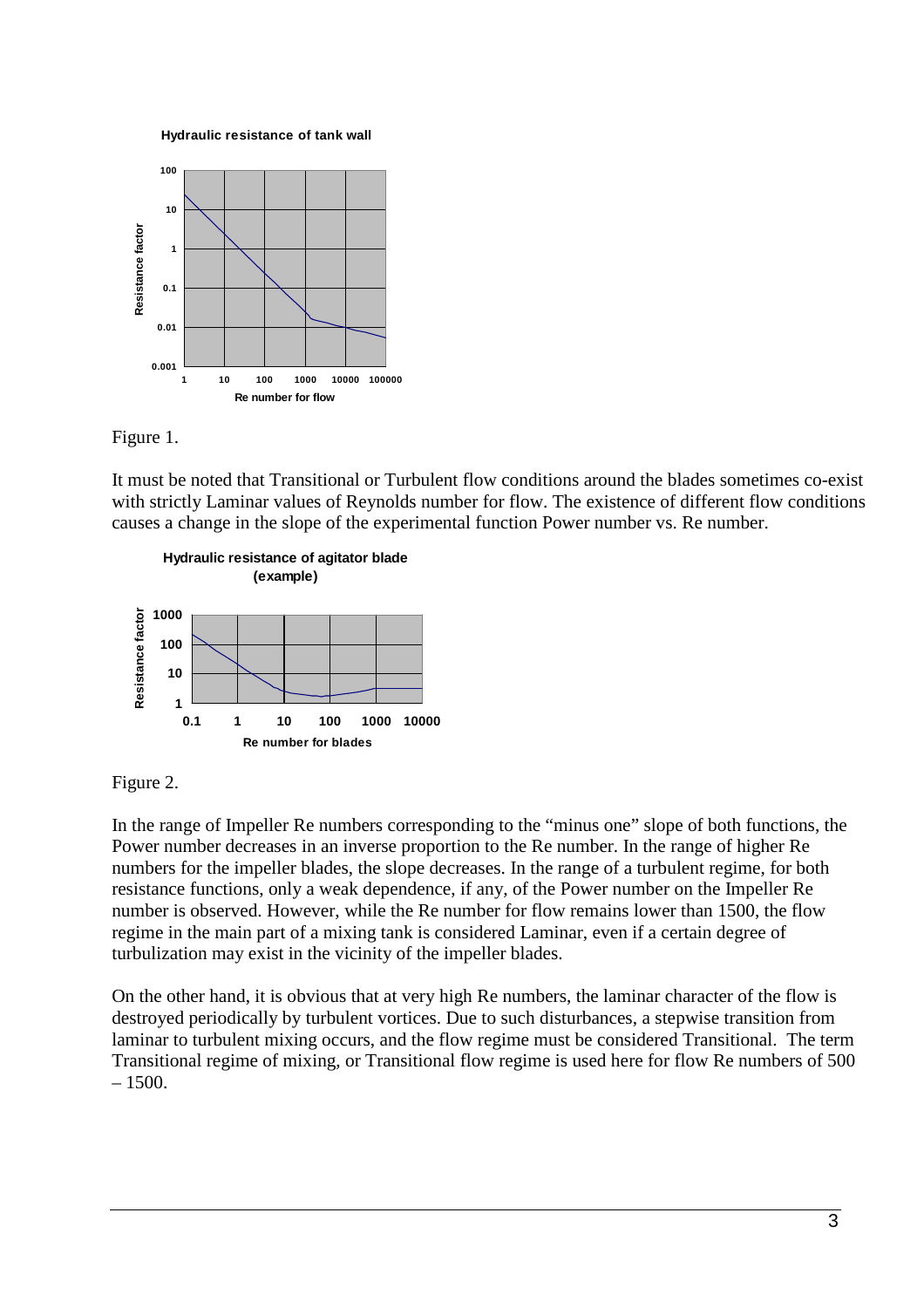# 2. Interpretation of blending (macro-mixing) in laminar mixing regime.

From the point of view of mixing, the total volume of the tank may be considered as consisting of zones with two different types of flow conditions.

In one part of the volume, stable state tangential and axial laminar motion occurs, and stable layers of media moving with different velocities are formed. The laminar flow regime is characterized by the stable motion of such layers of liquid, with no significant exchange of substance between them. Mixing in such flows occurs as a result of the deformation caused by the different velocities in the neighboring layers. This mechanism contributes to the blending since it ensures the redistribution of substances along the flow directions, but it does not cause inter-mixing of the layers.

The stages of slow mixing due to deformation in tangential and axial flow alternate periodically with sharp changes in flow direction and structure followed by a fast random exchange of substance between the layers of media. This change of direction is a necessary condition for breaking the layers with different compositions, and consequently, for macro-scale homogenization of the media within the volume of the mixing zone.

The phenomena of fast exchange take place in certain parts of the flow, which we describe as zones of efficient mixing, or mixing zones. In tanks with Ribbon, Helical screw, or Anchor impellers, mixing zones are located around the turning points of the circulation flow close to the lower and upper edges of the impeller (Figure 3). In tanks with other impeller types, mixing zones are localized near the impeller blades (Figure 4). Passage of a portion of media through the mixing zone is described below as a mixing cycle.

Uniformity of a mixture is achieved when media from all points of the volume passes through the mixing zones. Due to non-uniform velocity distribution, the times needed for the liquid portions initially located in different points of the tank volume to reach the nearest mixing zone may differ by a few times, and the number of mixing cycles is thus a stochastic function of time.



The minimum number of mixing cycles required to achieve a certain predetermined technical result (a final degree of uniformity of viscous solution, distribution of temperature, selectivity of reaction, distribution of molecular mass in polymer production, etc.) depends on the process features and properties of the substances, for example, on the relation of densities and viscosities of components. However, for all processes, the degree of uniformity of a mixture in the tank is directly proportional to the average number of passages through the mixing zones, and inversely proportional to the part of the media that has passed through a mixing zone less than a given number of times.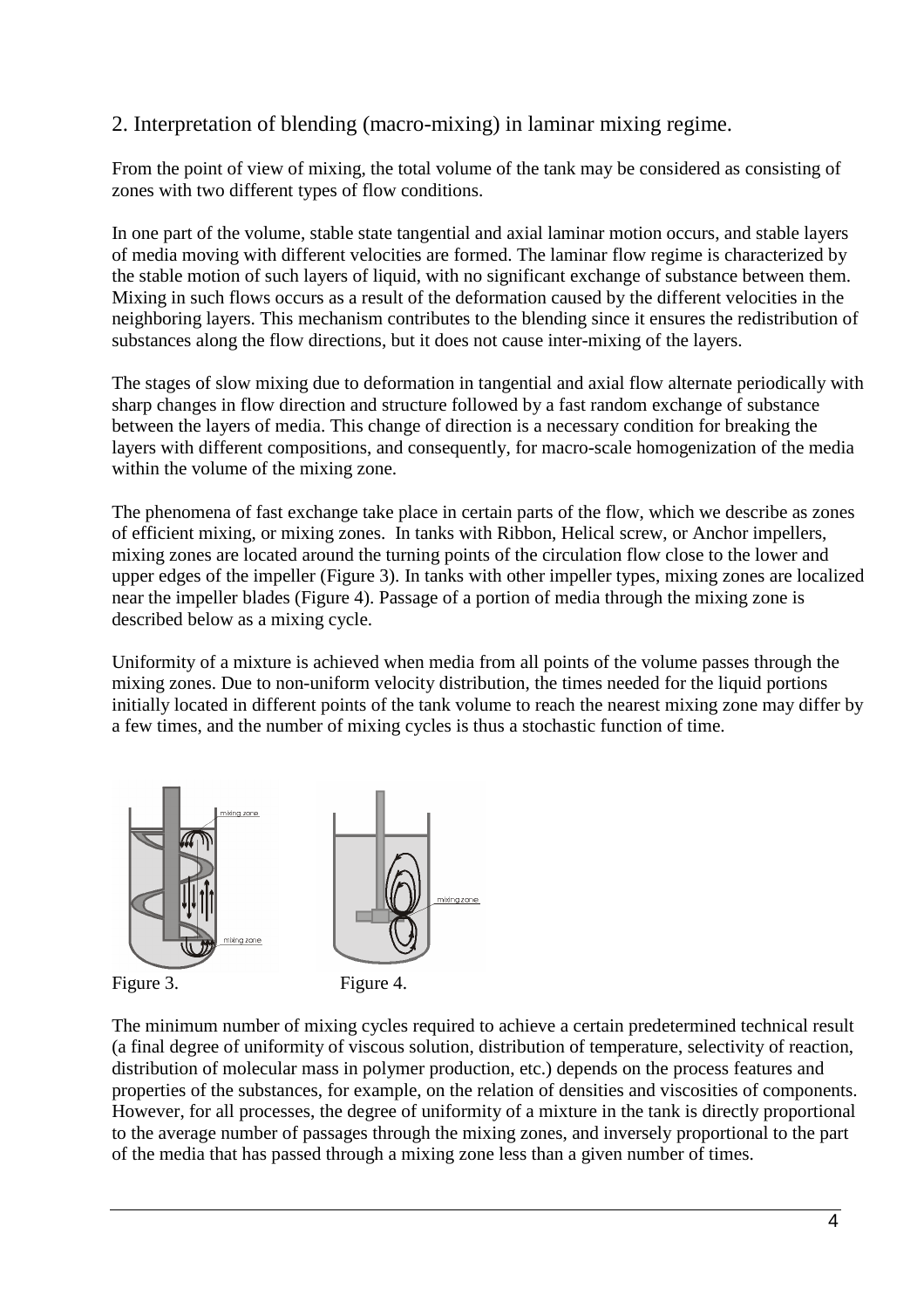# 3. High shear treatment of media (micro-scale mixing).

A characteristic scale of the random exchange of a substance in the mixing zone described in the previous paragraph is by order of magnitude close to the size of the impeller blades, and can provide macro-scale mixing. Repeated passages of the media through these zones result in a stepwise decrease of the scale of non-uniformity down to the microscopic level, and further distribution proceeds due to diffusion.

For a wide class of processes, more intensive treatment is necessary. For example, the manufacturing of multi-component and multiphase mixtures, such as paints, and cosmetics, requires a uniform distribution of various components, including powdered solids.

The solid material usually consists of very small (micron or sub-micron size) particles, which form big aggregates due to adhesive force. One of the main aims of mixing in such cases is the treatment of the media by extremely high shear stress. Such treatment helps to overcome adhesive forces, destroy aggregates, and achieve a high degree of uniformity on the microscopic level.

The most intensive treatment of the media takes place in high shear zones, which are formed in vicinity of the impeller blades due to big difference between velocities of the blade and the neighboring media (Figures 5, 6).







tangential blade (disk-tooth agitator)

## Figure 6.

The destruction of aggregates and extremely "thin" micro-mixing are achieved only in these high shear zones (referred to below as Impeller shear zones), and the final result depends on the following parameters: